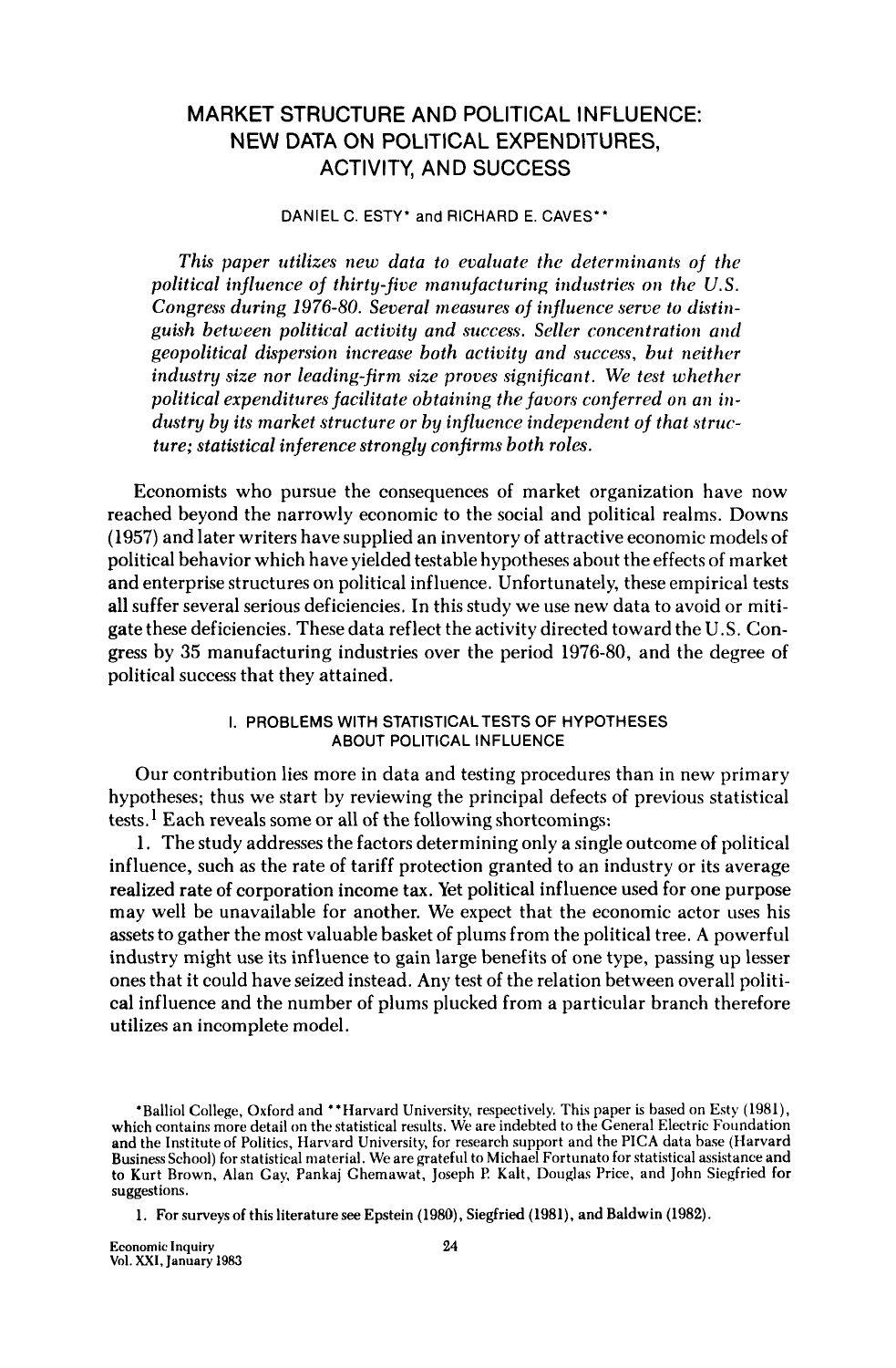**2.** Some studies investigate the relation between a sector's market structure and its expenditures on influencing the political process. Others address the relation between market structure and political outcomes. But none of them closes the circuit of relationships by investigating the role of expenditures in wielding political influence, despite the urging by some writers that the relationship may exhibit significant scale economies or threshold effects.

**3.** Each study implicitly assumes a locus of political decision that may besharply at variance with the institutional evidence on where, when, and by whom these decisions get made. Tariffs in year *t* are regressed on market structures prevailing at that time, even though many or all of the rates last received active political consideration years before. Similarly, industries' effective rates of corporation income tax are explained by their market structures, despite the fact that those tax rates result from broader political decisions that affect many other industries and administrative rulings that apply to individual firms. Although the assumption of a perfect market in political coalitions averts the need to establish a direct correspondence between economic actors and the political actions taken, this assumption is empirically implausible.

A brief outline will serve both to preview our own analysis and to indicate how we evade these traps. We observe the bills introduced in the U.S. Congress during **1976-80** which we deem to affect the specific interests of **35** manufacturing industries. We also secure information from the industries' lobbying organizations on their legislative priorities during these years and how many goals they achieved. These measures of political outcome reveal the whole spectrum of political favors sought by these industries from the U.S. Congress, if not from the **U.S.** Government **as** a whole. We thus analyze the spectrum of political outcomes and not a single class of them, dealing substantially with the first problem noted above. We also confine the inquiry to a specific locus of political choice and period of time (the third problem). We secure data on some classes of expenditure related to political influence, allowing a partial investigation of how political benefits depend on expenditures (the second problem).

## **II. ATTRIBUTES, EXPENDITURES AND POLITICAL BENEFITS**

Most of the hypotheses to be tested below are derived from the existing economic models of political behavior. We note their origins in the course of presenting the explanatory variables that they indicate. However, one conceptual problem which requires advance consideration concerns the effects of an industry's expenditures on political influence on the benefits it receives. Theoretical models of political influence emphasize the industry's structural attributes as the basis of its influence. For example, in a pure voting model (Downs, 1957), an industry commands the most influence if its economic welfare has the potential to determine the electoral choices of the most voters. Given the attributes that endow a sector with political influence, what significance do we ascribe to the resources it spends directly on political influence? Two answers are possible which hold quite different implications for the statistical relation between market structure and political influence.

*Independent role* of *expenditures.* With the political effect of the industry's structural attributes taken into account, expenditures may wield an independent influence on the political benefits attained. This view implies that a million dollars efficiently spent should buy the same value of political benefits, no matter what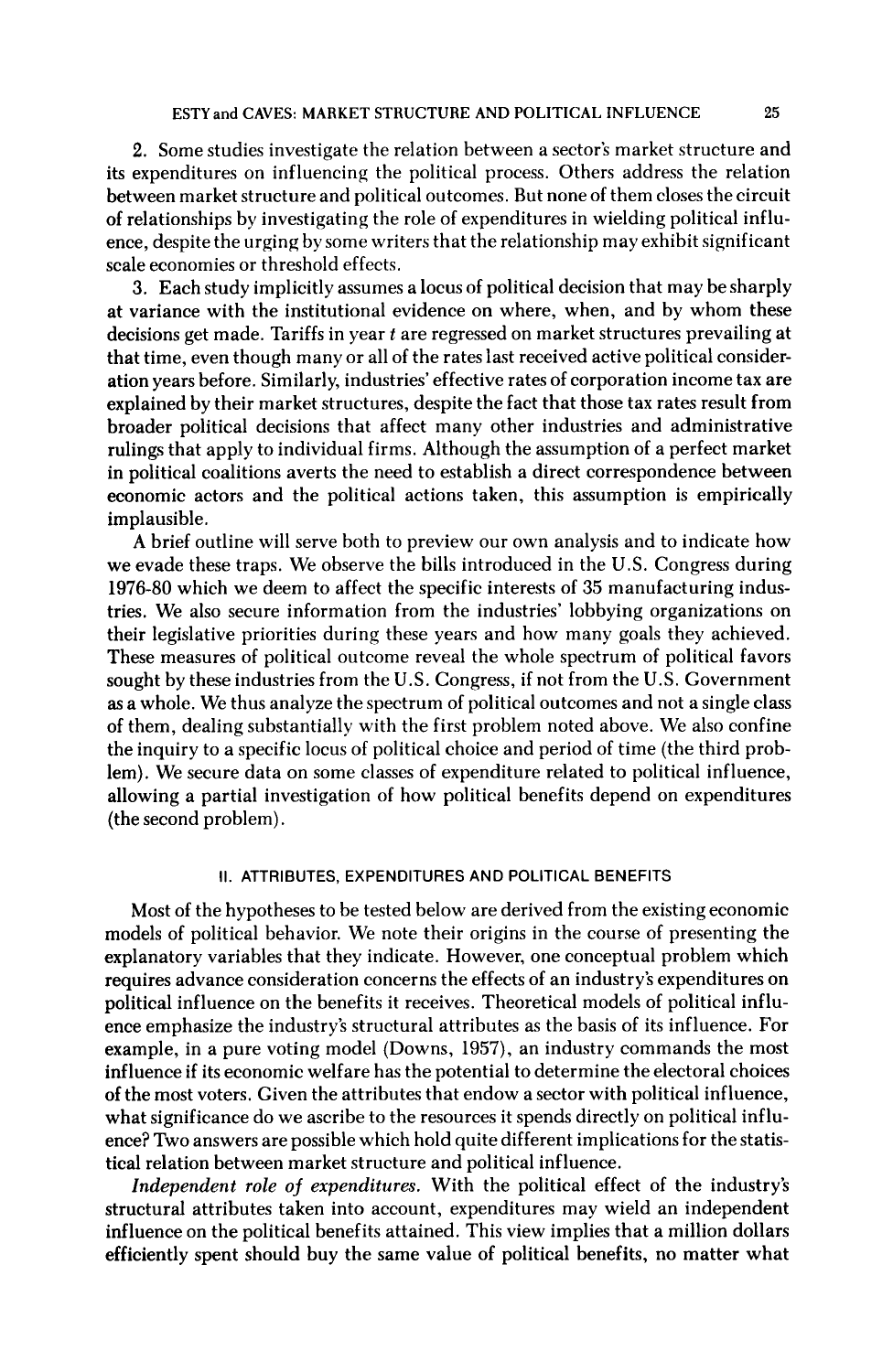industry does the spending. The independent role of expenditures invites us to assume that the industry is a unitary actor making rational investments in political benefits. Given the benefits conferred by its dowry of structural attributes, it spends to support political candidates, disseminate information favoring its cause, etc., up to the point where the last dollar buys just one additional dollar of expected benefits. That the political benefits gained per dollar of an industry's expenditures are independent of its structural attributes is a limiting assumption, but one that offers two testable predictions. First, political expenditures and structural attributes should both contribute to the statistical explanation of the political benefits that industries secure. In addition, differences in political expenditures among industries should not be just a direct reflection of differences in the structural bases for their political power.

*Facilitating role* of *expenditures.* At the opposite pole, political expenditures may represent a transaction cost that an industry incurs to convert its attributes into effective influence. If political benefits are foregone when no funds are spent, transaction outlays will yield very high net benefits up to the point where they accomplish their purpose, beyond which the marginal net benefits drop abruptly. Some types of political expenditure seem likely to play a facilitating role: listening-post activities to determine what policy issues might affect an industry's interest, the dissemination of information to Congress and the public about an industry's problems or the worthiness of its requests, etc. A "facilitation" model of industries' political expenditures yields the prediction, opposite to that of the preceding "independent" model, that industries' expenditures should be largely explained by their structural attributes. Expenditures should add little to the ability to explain political benefits on the basis of structural variables. These conflicting predictions will be tested in the following regression analysis.

These two models of the role of expenditures raise another point about the determining roles of attributes and expenditures. Many political decisions are adversary in that benefits conferred on one sector come largely at the expense of another, or that the benefits of a positive-sum game captured by one sector become unavailable to another. The political-science literature suggests a variety of distinctions resting on the extent and character of adversary relations surrounding political decisions. The adversary structure of many political decisions holds two implications for the inter-industry analysis of political benefits. First, where political allocations are a zero-sum game among industrial sectors, the standard procedure of treating industries (and their attributes) as independent observations becomes inappropriate. The extent of adversary economic interest between pairs of sectors and the relative values **of** the attributes determining their political power then needs to be modeled. Second, rational investments of resources in political influence depend on conjectures about the probability of winning in adversary situations. If each actor's political power were accurately defined and known to all, contests of will would generally not occur; losers would capitulate in advance, and winners would spend only the minimal transaction costs needed to claim their trophies. We can hardly conceive that an industry's political benefits bear a continuous relation to its structural attributes **or** political expenditures without assuming that the actors face either a shifting set **of** unfamiliar adversaries **or** great uncertainty about the chances of defeating an opponent with known assets. We shall embrace the assumption in the following analysis, but we do build into **our** regression analysis one check to help test its validity. We employ a portfolio of dependent variables that give varying weights to the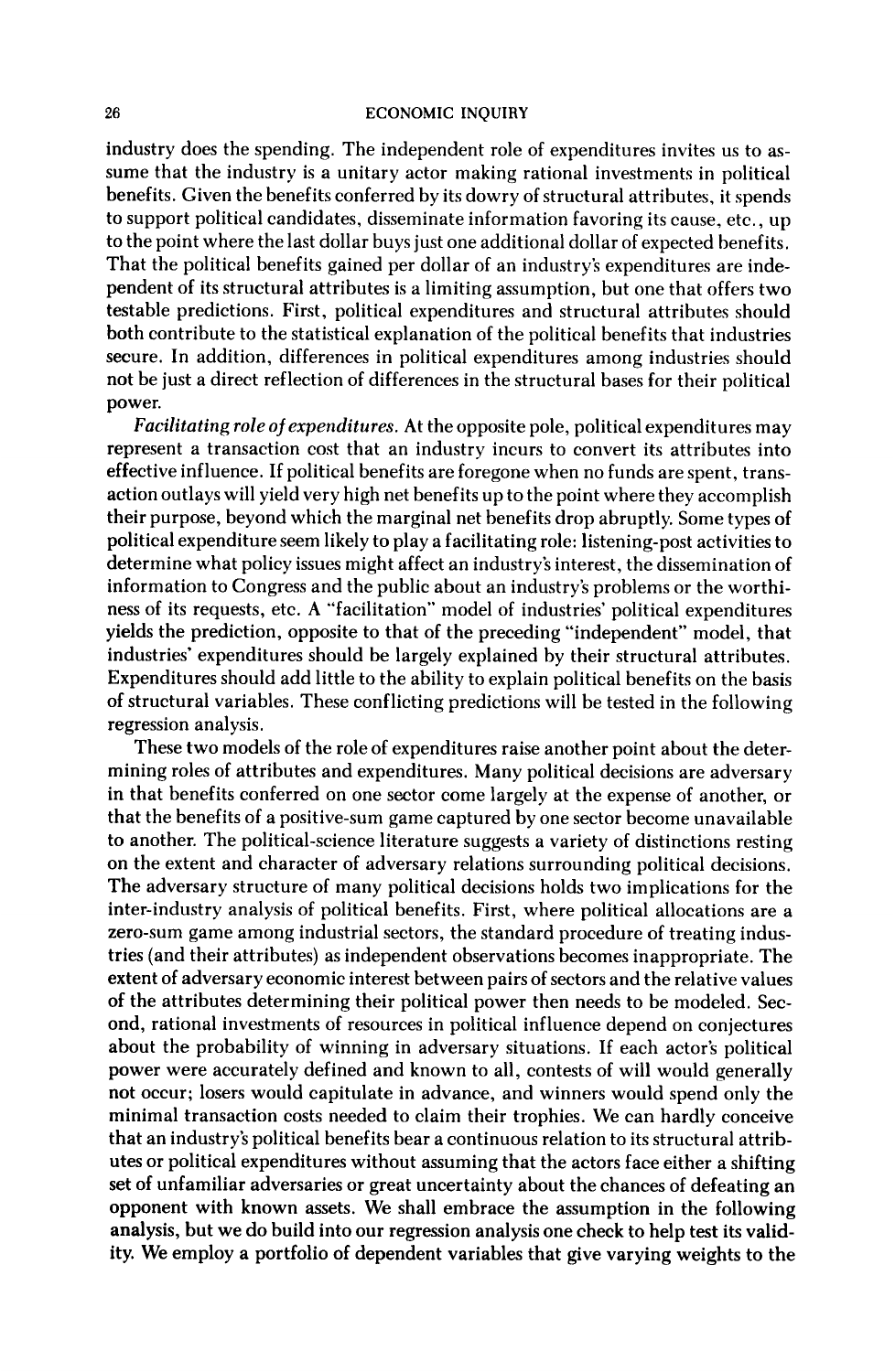number of political contests that an industry entered and the number of victories that it scored.

## Ill. **DEPENDENT VARIABLES**

Industries contest political issues that may be either important or unimportant to them, and they may either win, lose, or compromise in the contests. We have no comprehensive dollar valuation of the benefits sought and attained, but our data do allow various options for aggregating the political contests entered and weighting the successes obtained. We were driven to employ no less than seven dependent variables.2 The first three were drawn from data generated by the Congressional computer system, which will produce a list of all bills that include words indicating the products of the industry. After checking for misclassifications,  $3$  we used the resulting lists of bills to generate the following dependent variables:

- *BILLS*  Number of pieces of legislation filed during **1976-80** deemed to affect the industry.
- *WTBILL*  Weighted sum of number of bills filed during **1976-80** deemed to affect the industry. Bills favoring the industry were given **4** points if passed by both Houses of Congress, **3** if taken to a floor vote, **2** if a committee vote occurred, **1** if only introduced. Bills opposed by the industry were weighted **3** if never reported out of committee, **2** if voted on by committee but stopped short of a floor vote, and **1** if defeated in a floor vote (no points if the anti-industry bill passed).
	- *ZBILL*  Weighted sum of number of bills filed during **1976-80** deemed to affect the industry. Bills favorably affecting the industry were given a weight of **1** if they were passed by both Houses of Congress, **-1** if they were adopted over the industry's opposition.

These three variables were designed to range between a pure measure of political activity *(BILLS)* and one of political success *(ZBILL). WTBILL* is an arbitrary combination of the two attributes that weights activity (the number of bills filed) by the industry's ability to advance those it supports and halt those that it opposes. *WTBILL* is congenial to our assumption that industries face considerable uncertainty about political success and so expend political resources in some degree whenever their interests are affected.

The second group of dependent variables was drawn from the results of a survey of **150** Washington offices and trade associations linked to the **35** sampled industries. Each organization was asked to list its legislative priorities for the years **1976-80.**  Spokesmen were urged to name at least six or seven issues. It was made clear that blocking hostile legislation should be valued just as much as pushing a favored bill through Congress. Each priority on an industry's list of issues when compared to the actual outcome, with the advice of both the industry lobbyists and Congressional

**<sup>2.</sup> A full description of the data base and industry sample appears in Esty (1981, chap. 9). The data set and additional information can be secured from Professor Caves.** 

**<sup>3.</sup> Such as a bill allegedly affecting the footwear industry that actually dealt with the bootlegging of cigarettes1 This method fails to catch bills that affect an industry without mentioning it explicitly, and the classification of bills as affecting an industry often involved the exercise of judgment.**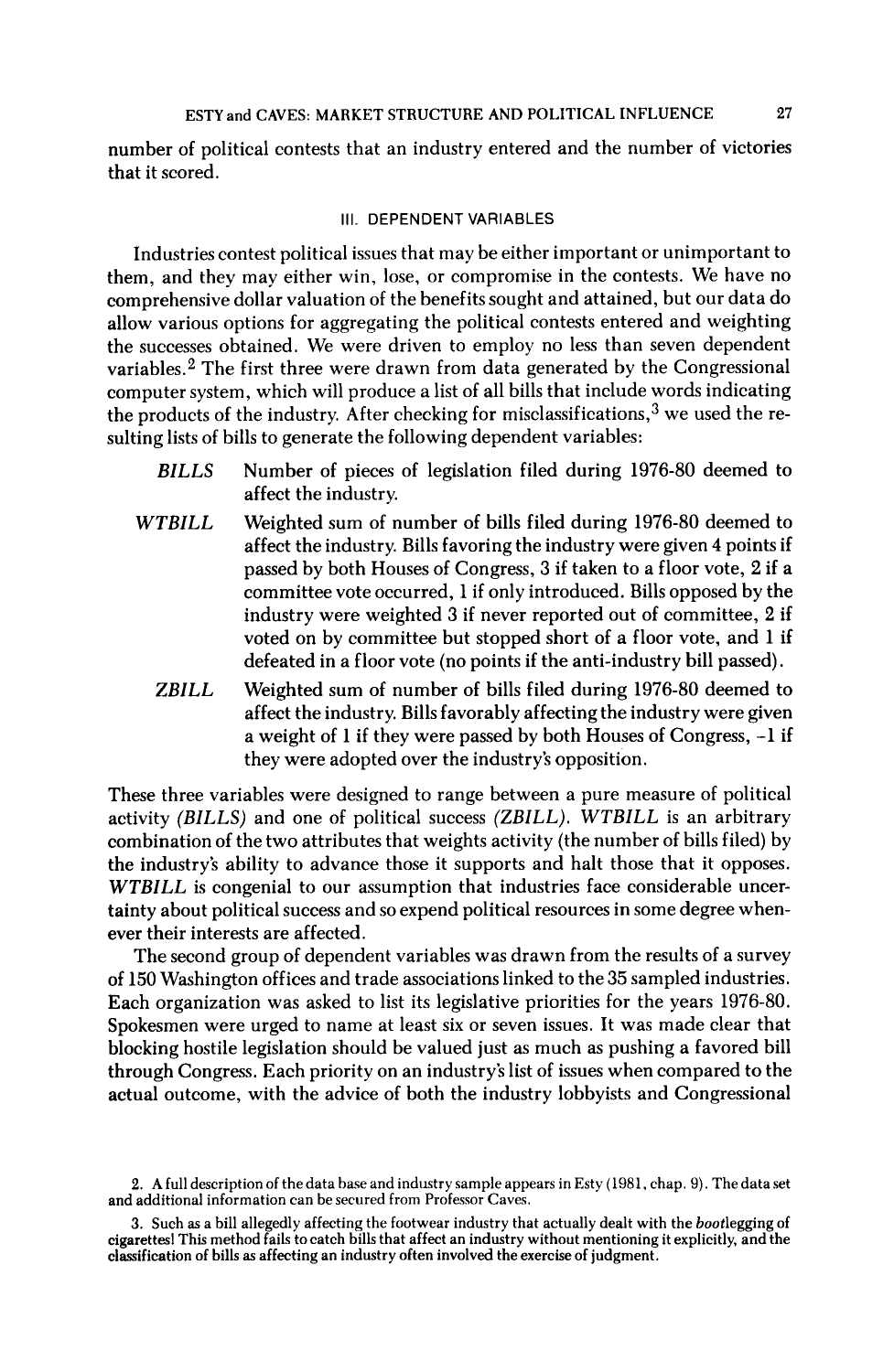staff members, was evaluated as a success for the industry, a compromise outcome, or a defeat. The resulting information on priorities and their attainment led to the creation of the following four variables:

| <b>SCORE</b> | Weighted sum of the number of priorities indicated by the industry<br>with a success weighted with two points, a compromise by one, and<br>a defeat by zero.                                                                                 |
|--------------|----------------------------------------------------------------------------------------------------------------------------------------------------------------------------------------------------------------------------------------------|
| <b>AVE</b>   | SCORE divided by number of priorities proclaimed by the industry.                                                                                                                                                                            |
| MINAVE       | Identical to AVE, except that the denominator is constrained to be<br>equal to or greater than five. That is, an industry was penalized as<br>inactive if it could not name more than five priorities that it had<br>pursued during 1976-80. |
| ZSCORE       | Weighted sum of the number of priorities indicated by the industry,<br>with a success receiving one point, a compromise zero, and a defeat<br>minus one.                                                                                     |

Like the dependent variables based on the count of bills filed, these four variables also embody varying combinations of the attributes of activity and success. *SCORE,*  like *WTBILL,* is a positive indicator of activity but with weights indicating the degree of success. *AVE* and *ZSCORE* differ in form but both approximate pure measures of success. *MINAVE* modifies *AVE's* measure of success by penalizing industries that were proportionally successful but not very active.

|               | <b>WTBILL</b> | <b>ZBILL</b> | <b>SCORE</b> | <b>AVE</b> | <b>MINAVE</b> | <b>ZSCORE</b> |
|---------------|---------------|--------------|--------------|------------|---------------|---------------|
| <b>BILLS</b>  | .929          | .294         | .785         | .599       | .664          | .787          |
| <b>WTBILL</b> |               | .200         | .725         | .480       | .505          | .693          |
| <b>ZBILL</b>  |               |              | .174         | .429       | .263          | .272          |
| <b>SCORE</b>  |               |              |              | .674       | .777          | .836          |
| AVE.          |               |              |              |            | .911          | .747          |
| <b>MINAVE</b> |               |              |              |            |               | .763          |
|               |               |              |              |            |               |               |

## **TABLE 1**

## Correlation matrix of dependent variables

We did not secure from the industry spokesmen any ranking by importance of the legislative goals that they named. Nonetheless, these four variables do differ from those based on the bill count in that they implicitly permit the industry's spokesmen to focus on issues of real interest and omit those with unimportant or roughly neutral expected effects on its welfare. Table 1 provides a correlation matrix of the seven dependent variables.

We also hypothesize that an industry's expenditures on the political process may depend on its attributes. We measure two components. Lobbyists are required to report some expenditures made to influence legislation. The consensus (confirmed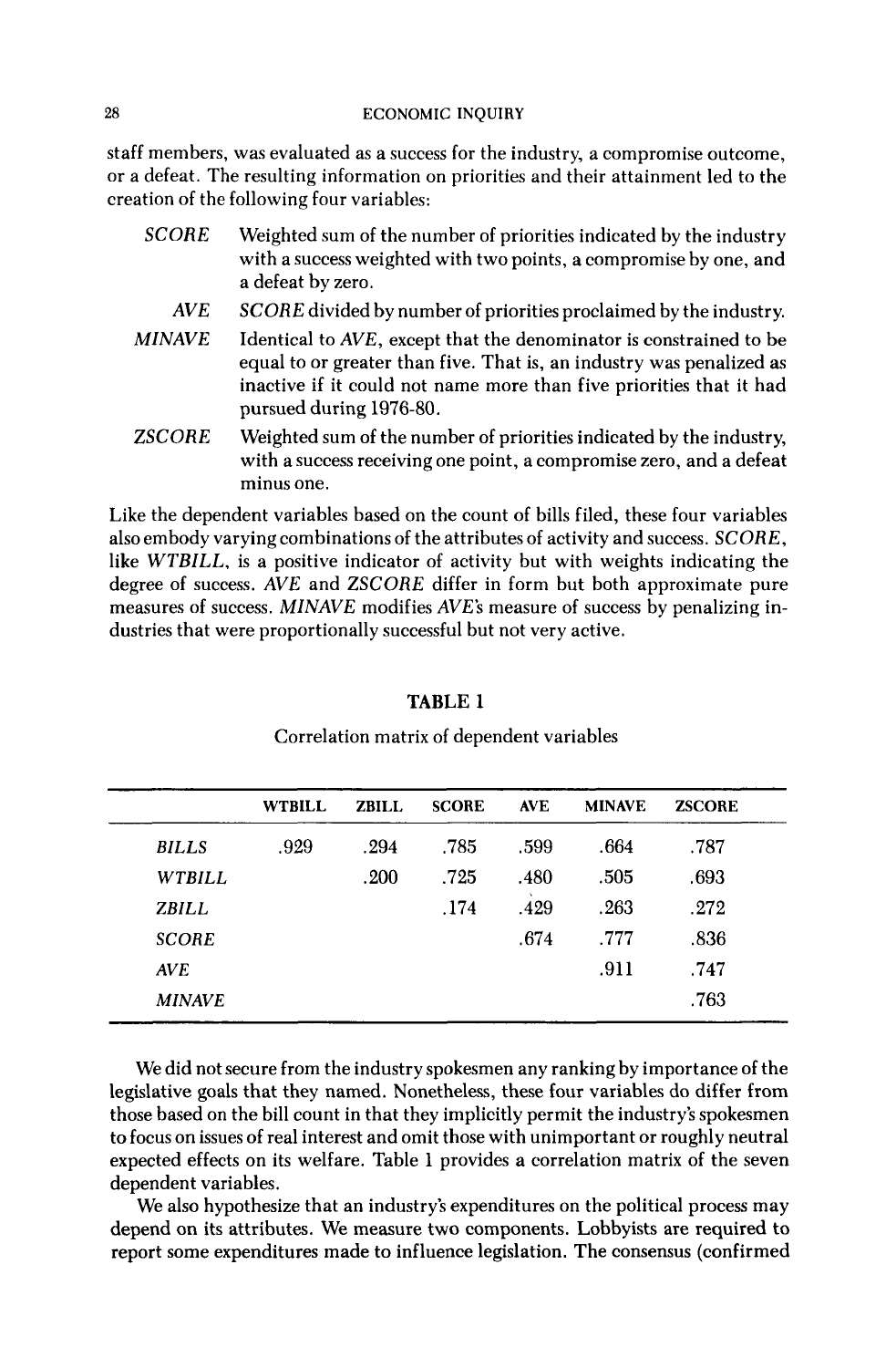by our interviews) is that the loosely drawn laws often require that only tiny fractions of actual outlays be reported: thus we made no use of these data. Rather, we acquired our measures of political inputs from two other sources that will be defined **as** separate variables:

- LOBBY Although the budgets of lobbying organizations and trade associations are not available to the public, we were able to secure information by direct survey on how many employees worked on legislative matters for each of these organizations. These were summed over the relevant lobbying organizations and trade associations of each industry and the total multiplied by \$30,000 as a rough estimate of annual costs per employee.
	- *PAC*  U.S. corporations may not contribute funds directly to political candidates, but they may organize Political Action Committees to gather contributions from employees and distribute them to favored candidates. These contributions, subject to strict reporting requirements, were summed for each industry over the years **1976-78.**

LOBBYand *PAC* were also summed to yield *RESOURCE,* which is our best estimate of the total traceable outlays to influence Congressional action.<sup>4</sup> It of course omits such forms of expenditure as newspaper and television advertisements, direct mail, and speeches and lobbying by top executives.

## IV. EXOGENOUS VARIABLES

Political outcomes are determined by a group of exogenous variables that describe an industry's potential for exerting political influence and its ability to coalesce to wield this influence. The models giving rise to some of these variables are quite familiar and will accordingly receive brief treatment.

Our analysis assumes that legislative action affecting an industry functions as a public good (or bad) for all member firms regardless of their efforts to secure **(or**  repel) it. The resulting free-rider problem generates the prediction (Olson, **1965)**  that concentrated industries more readily surmount this barrier to political organization. The free-rider problem receives a different interpretation, depending on whether political expenditures take the independent or the facilitating role described above. The former interpretation implies that political favors can be bought, and that an industry's ability to overcome free-riding should affect its level of outlay. Seller concentration then should positively affect an industry's level of expenditure. The relationship could arise not just because concentrated industries overcome freeriding, but also because their excess profits become important for buying political influence if funds for that use cannot be readily borrowed from the bank. On the other hand, concentration may wield its influence through facilitating consensus on issues and allowing an industry to demand with a unified voice the political benefits

**<sup>4.</sup>** *LOBBY* **was first trebled to make it comparable to** *PAC's* **three-year total. In the regressions reported below we tested to see whether** *LOBBY* **and PAC are indeed homogeneous in their influence. Homogeneity could be rejected for only one of our seven measures of political activity and success.**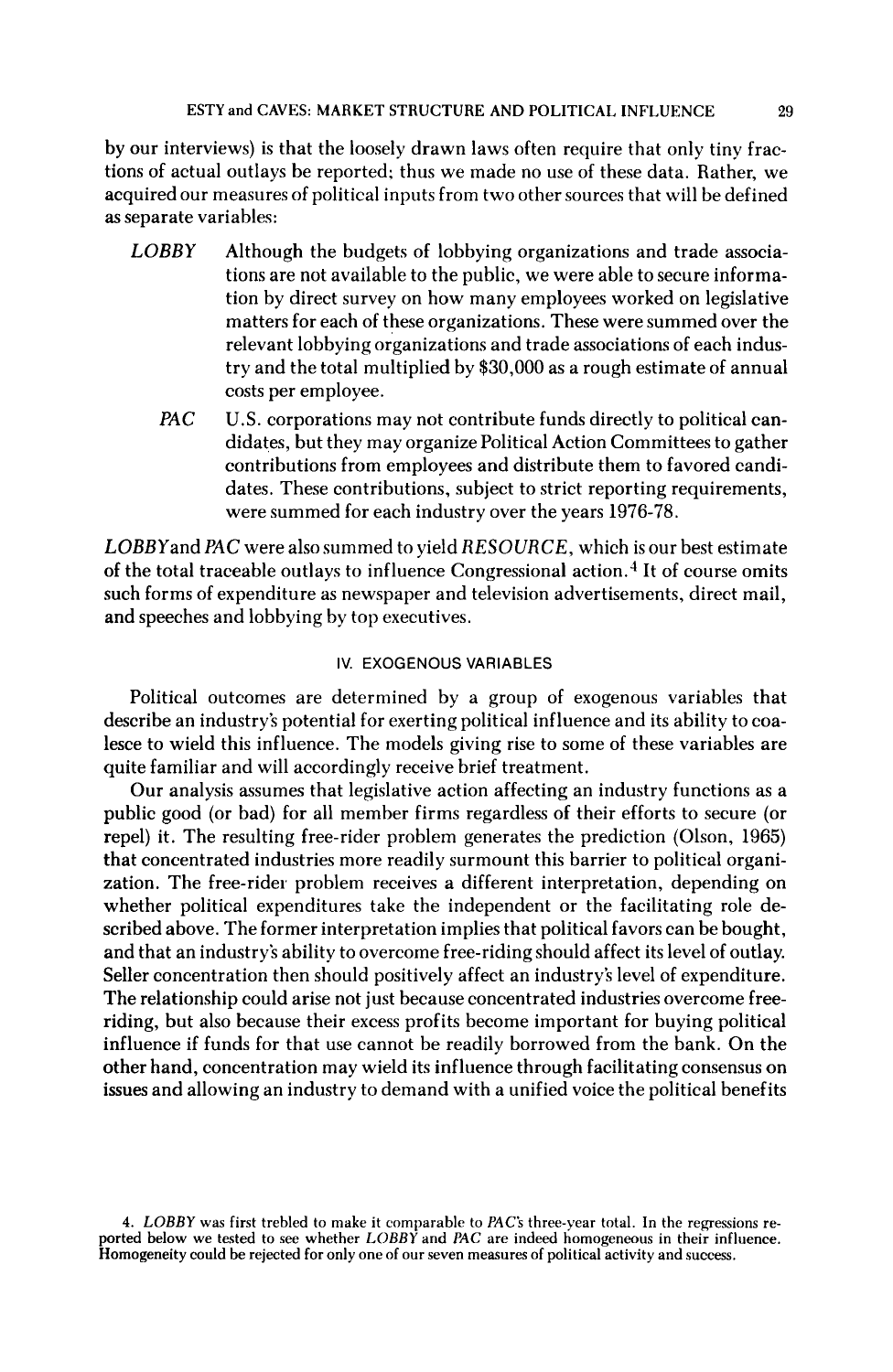to which its attributes entitle it. The "facilitation" view of political expenditure thus implies that concentration influences political activity and success but not expenditure.<sup>5</sup> Therefore, we use:

Squared value of the four-firm concentration ratio of the industry, **1972. C4SQ** 

Squaring the concentration ratio seems responsive to the rapid proliferation of the free-rider problem expected as concentration drops below its highest levels; it also responds to Spence's **(1978)** finding about the apparent effect of "unconcentration" on uncertainty and goal congruence within the industry. We shall use a two-tailed test on **C4SQ** because some lines of reasoning suggest that Concentration might be hostile to political influence. Coolidge and Tullock **(1980)** pointed out that concentrated industries often face regulation and general public ill-will that undermines their political influence. Caves **(1976)** suggested that they may fare badly insofar as the political process involves a balancing of perceived equities as between the deserving and undeserving.

Models based on voting behavior indicate that industry size should wield a positive influence on political success insofar as a larger industry's activity affects more voters, so that their self-interested electoral preferences coincide with the interests of the industry. The connection between any economic measure of size and voting power is somewhat loose, because an industry's votes per dollar of value added encompass not only its own input structure but also the perceived interests of suppliers, customers, and the like. Therefore, no particular measure of size can formally be shown preferable, and we simply employ:

**VA** Value added by the industry through manufacture, **1977.** 

Given the degree of free-riding, a large industry should more readily mobilize the resources to overcome any scale economies in political influence. There are reasons to expect scale economies in lobbying, as Bartlett **(1973)** urged. The adversary nature of the political process makes the role of industry size ambiguous, in that size renders an industry conspicuous and a target for lucrative exactions by groups well endowed for political success. For that reason the positive relation of **VA** to political influence may be more apparent in dependent variables that emphasize activity than those that emphasize political success.

Contrary to the assumption maintained so far, not all political effort exerted on an industry's behalf comes through industry-wide associations. Individual firms may undertake much of it directly. In that case the consideration of scale economies points to a positive influence for the absolute sizes of the firms (or the leading firms) in the industry. Large firms are more likely to have Political Action Committees (Epstein, **1979)** and probably enjoy easier access to members of Congress. Yet, weighty counter-arguments can also be put forth. Small enterprises, especially if decentralized, may carry substantial weight in a political system with geographical representation. Large firms with diversified activities will find that their overall interests are balanced on some issues that would leave smaller and (by assumption) more specialized firms with clear preferences. The variable used is:

**<sup>5.</sup> An interesting empirical study of firms' motives for joining collective associations is provided by Marsh (1976).**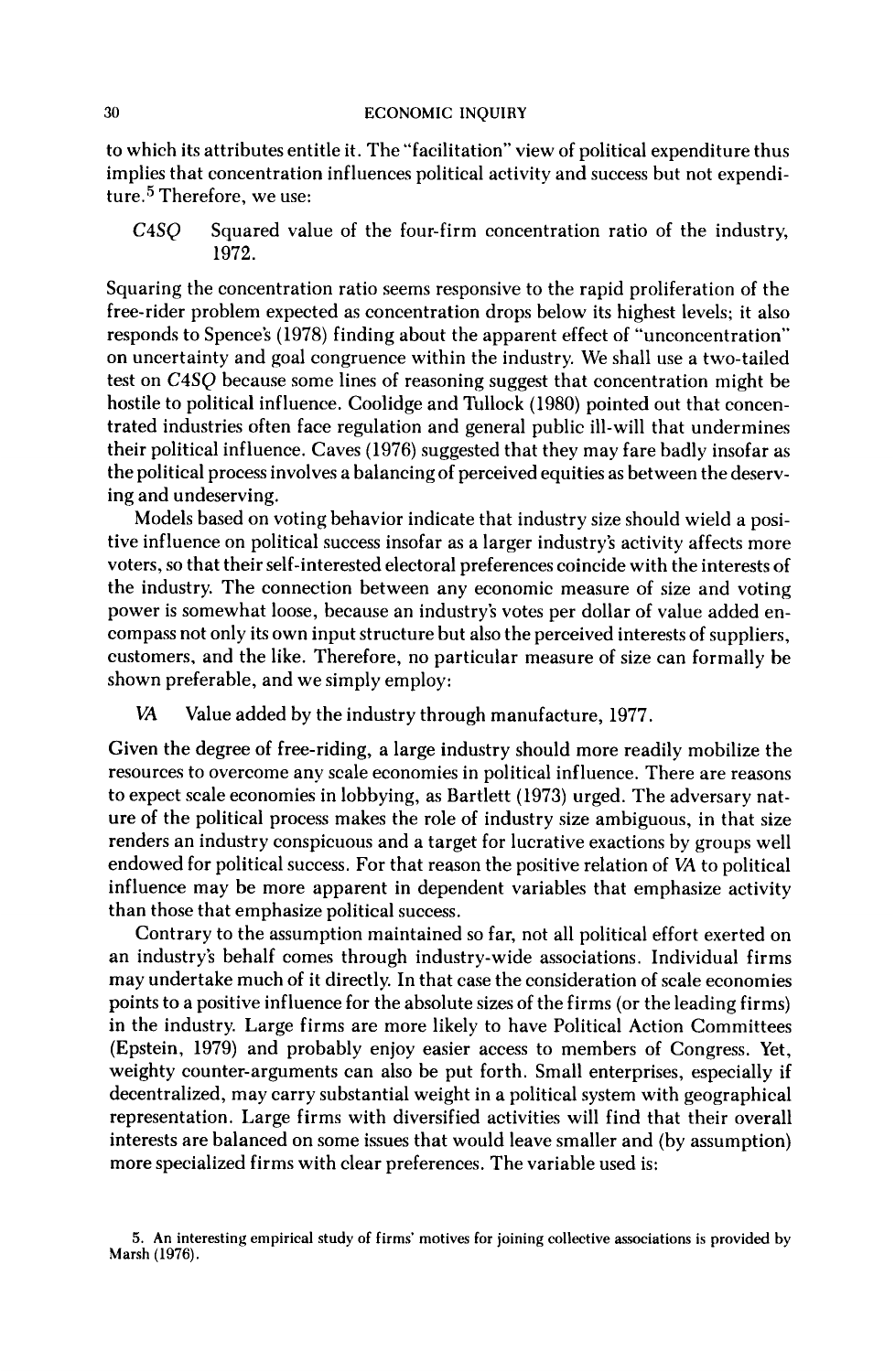Number of enterprises with annual sales exceeding \$250 million classified to each industry.6 *BIGFIRM* 

We can anticipate at this point the problem of multicollinearity that routinely plagues investigations of this sort. Large firms tend to operate in large industries and to hold large market shares, causing firm size to be highly correlated with industry size and seller concentration. Expressing concentration in its squared form was expected to reduce this problem and did so in fact. However, *BIGFIRM* and *VA* turned out to be highly correlated. Therefore we employed the strategy of partitioning the industry's value added into that originating in large and in small enterprises by defining the following variables:

- **BIGVA** Value added in the industry by large enterprises with annual sales of manufactures exceeding \$250 million;
- *LITTLEVA*  Value added in the industry by enterprises with annual sales of manufactures less than  $$250$  million.<sup>7</sup>

If industry size and the sizes of leading firms both exert positive influences on political activity and success, then *BIGVA* and *LITTLEVA* should both take significant positive coefficients, but with their magnitudes indicating that a dollar's worth of economic activity in a large enterprise yields more political clout.

In a system of geopolitical representation, an industry's political influence may increase as its economic activity becomes dispersed and its members can wield influence in a larger number of Congressional districts. Examples abound of political triumphs by small-businesses industries with their enterprise units widely dispersed (funeral directors, dairymen). **A** contrary argument may also be developed, because geographic and geopolitical concentration of an industry assists in forming consensus and defeating the free-rider problem as well as guaranteeing a decisive say with some members of Congress. Thus there is no firm prediction about the sign of

Index of geographic dispersion of economic activity, **1977.** For each industry and state, the number of employees **as** a percentage of the state's total employment was calculated. The industry's mean percentage of state employment (across the 50 states) was then divided by the standard deviation of this employment percentage. *CEO* 

Although these exogenous variables lie at the core of previous theoretical and statistical research, the list hardly satisfies the requirement of a complete model. Toward that end we employed several variables that seem likely to influence an industry's political activity, success, or both. **A** generation of lore on the militaryindustrial complex suggests that involvement with national defense yields substantial political clout for an industry. We expect a greater rate of political success for industries designated as

Dummy variable set equal to one for tank building, shipbuilding, airframe, and petroleum refining industries. *VITAL* 

**<sup>6.</sup> Sales figures are on the basis of the U.S. Bureau of the Census Enterprise Statistics. and so exclude sales outside of manufacturing. Data for** 1977 **were not available when the project was undertaken, and so 1972 information was used.** 

**<sup>7.</sup> Thesubdivision of the industry's value added into these two components is approximate and subject to error, because of the form in which these data are presented in the Enterprise Statistics.**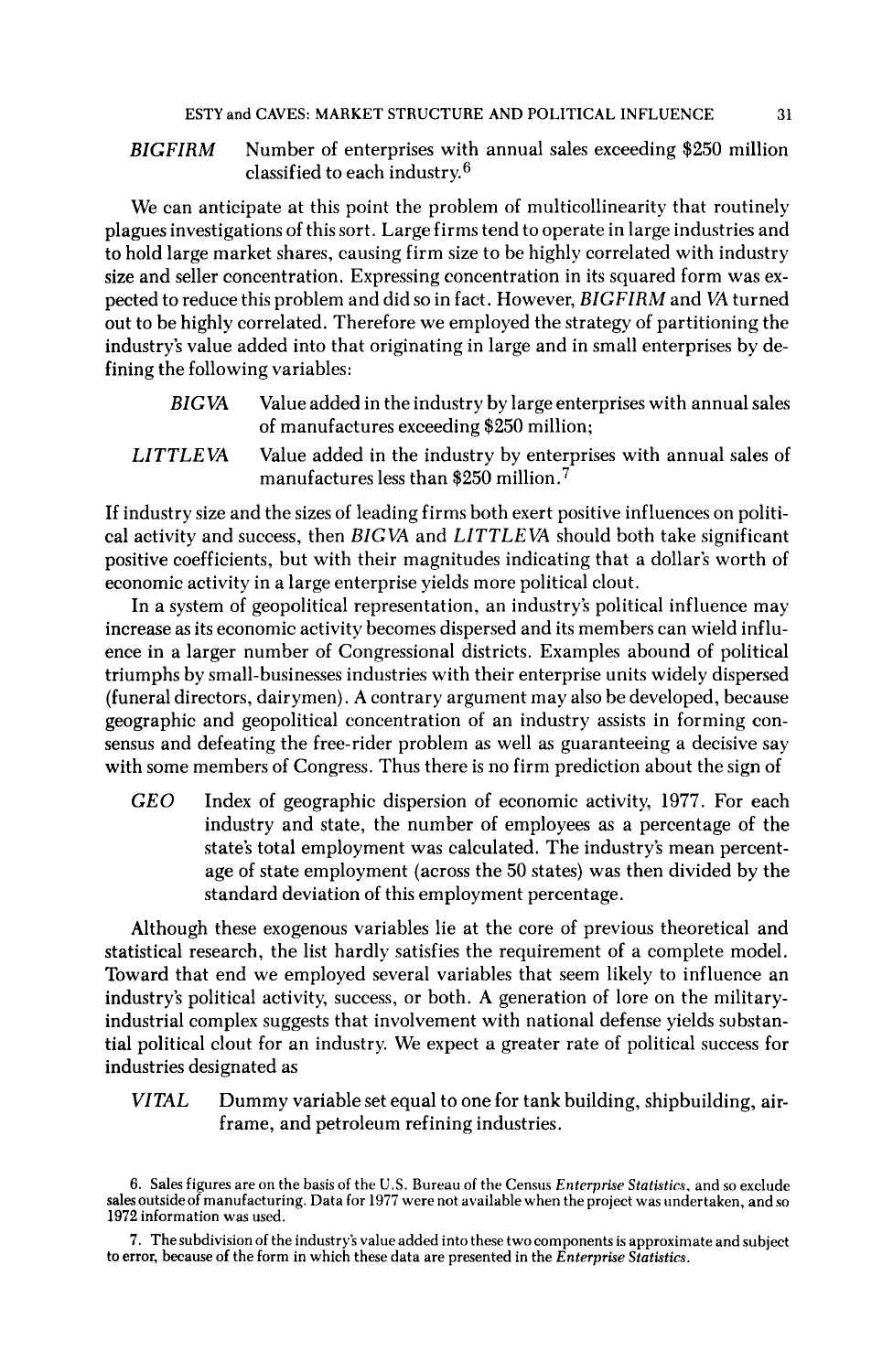In the same spirit we find that industries have been affected in varying degrees by a perceived public interest and subjected, as a consequence, to regulation. Regulation itself can either impair or protect an industry's interest; its occurrence probably indicates little about an industry's political success. It does suggest a high degree of involvement, and so a positive relation to political activity is expected for the variable:

*REG* Judgmental variable ranging from *5* (most regulated) to 1 (least regulated) summarizing intensity of all types of **U.S.** government regulation affecting the industry.<sup>8</sup>

The adversary nature of many redistributive political decisions calls for an extensive effort to represent the political strength of the industry in question *relative to* those opposing it on the actual issues. The uncertain signs of market-structure variables such as *BIGFIRM* and *VA* discourage any elaborate effort to represent the weighted average political strength of an industry's opponents. We do invoke the proposition that an industry selling to other producer sectors faces a core of potentially organized opposition to any effort to seek rents through the political process. Political success should thus be negatively related to:

Number of industries to which the industry sells, indicated by positive values in the cells of the input-output table. *OPP* 

This variable rests on the traditional assumption that household consumers are generally unorganized and offer little regular opposition. It is contradicted by the instances in which political entrepreneurship has succeeded in making an industry's political objectives a matter of general public concern, whether to its benefit or detriment (Anderson, 1981). One approach to this problem would be to assume that a substantial threshold must be transcended before an industry comes into prominence in the general news media and with the broad public. An industry thus may be exposed either to favorable or unfavorable public opinion, or it may simply be ignored. In an attempt to capture this exposure we devised two variables:

- Number of times an industry is mentioned in the *New Yotk Times Index* during the years 1977 and 1979 when the publicity is thought to have been generally favorable. Number of times an industry is mentioned in the *New York Times PROM NEGPROM*
- *Index* during they years 1977 and 1979 when the publicity is thought to have been generally unfavorable.

The two variables serve to test the possibility that political activity and success are affected asymmetrically by favorable and unfavorable exposure.

**A** final aspect of the model lies in the harmony of interest among factors of production employed by an industry. In organizational models the firm is conceived as a coalition of specialized factors, each with possible access to long-term rents and quasi-rents flowing from the firm's activities. Uniting these factors to exert political influence presents a free-rider problem like that of coalescing the industry's competing firms. The most conspicuous organizational feature of the industry's hired factors of production is surely the degree of unionization of the labor force. However, its

**8. This variable represents a consensus judgment based on the opinions of several experts on regulation, notably Professor James Q. Wilson.**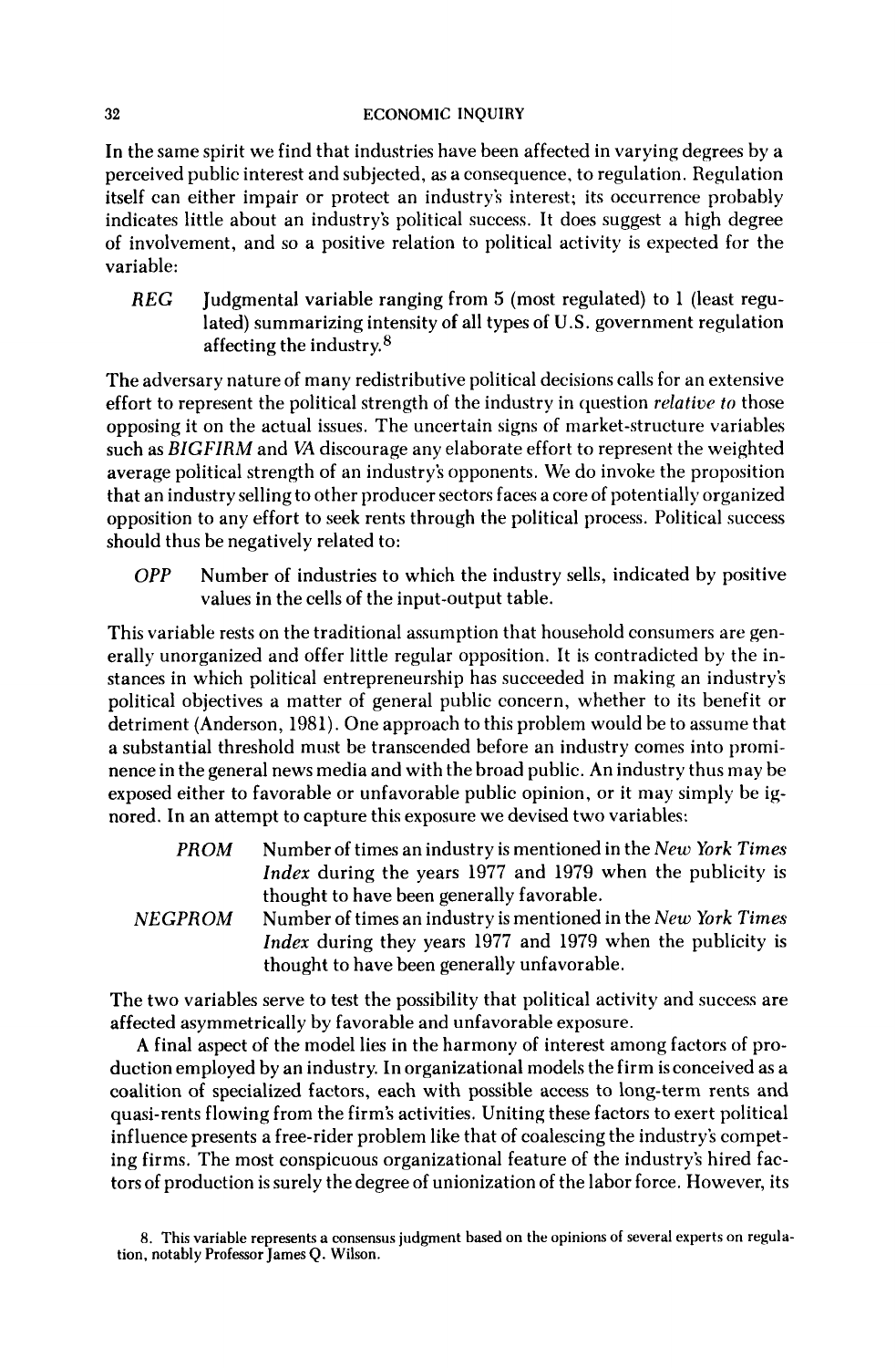influence on our measure of political activity and success is ambiguous, because organized labor could amplify an industry's influence on some issues while opposing its entrepreneurs on those issues dividing labor and management. Indeed, onequarter of the industries in our sample listed "defeat of labor law reform" among their legislative priorities. Therefore, in some auxiliary regressions we included

Percentage of production workers in an industry who are members of a trade union. *UNION* 

We tested for the effect of labor-management political conflicts by employing

*UANTI* Number of legislative priorities on which management and union are opposed, multiplied by *UNION.* 

## **V.** ESTIMATION AND STATISTICAL RESULTS

These variables were collected for a sample of manufacturing industries. An important objective in selecting industries was to assure substantial variance among them in the sizes of their leading firms, as well as to include some industries that contain very large firms. Therefore, we secured a list of the largest and the smallest 150 enterprises included in the 1980 *Forturic Doirhle* 500 *Directory.* We then picked **for** consideration industries with which some of these firms could clearly **be** identified. We narrowed the resulting list of industries further by excluding those lacking clear boundaries or fitting badly into the Standard Industrial Classification. We also omitted some industries closely similar to others on our list and sought roughly representative coverage across the manufacturingsection of the Standard Industrial Classification. The resulting sample used in the following analysis consists of thirty-five industries.

Our principal analytical problem, indicated in section 11, was to determine whether an industry's outlays on political activity wield an independent influence or merely assist it to gather the political benefits due to its attributes. In table **2** we present a regression analysis of the variables introduced above in order to address this question. Table **2** contains eight regression equations, the dependent variables being the seven measures of political activity and success and *RESOURCE,* the combined measure of expenditures. The right-hand column of the table, which contains an OLS regression equation with *RESOURCE* as the dependent variable, provides a convenient starting point. First of all, the high proportion of *RESOURCE'S* variance explained lends appreciable support to the "facilitation" view of political expenditure. **So** does the fact that variables accounting for much of the explanatory power are industry size and *VITAL,* the dummy indicating defense and military involvement. Large sectors and those heavily involved with public expenditure presumably have more numerous points of contact with public decision-making, demanding higher transactional outlays. The coefficients of *BIGVA* and *LITTLEVAg* on their faces suggest that small enterprises spend more on political activity per dollar of value added than do large ones. Before accepting that conclusion, however, we should note that *RESOURCE* may omit some types of political outlay. If there are scale economies in political representation, large firms are likely to undertake politi-

**<sup>9.</sup> The variables** *BlCFlRM* **and VA. defined above, proved highly collinear as expected (0.87). and so**  we turned to the strategy of splitting the industry's value added into that emanating from large and small **firms.**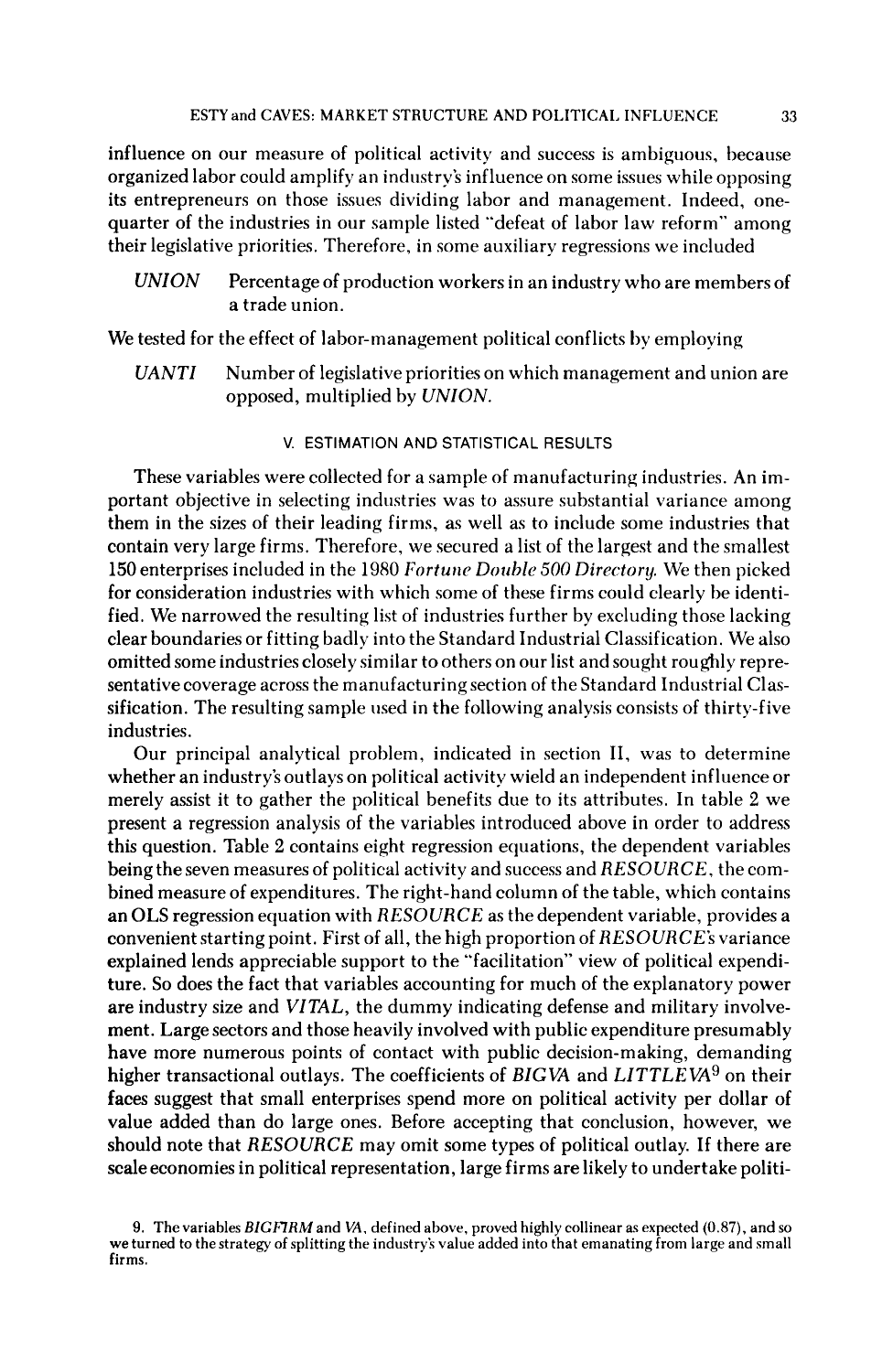$(1.85)$  n **P CONOMIC INQUIRY**<br> **P C S S E C | | 8**<br> **P C S S E | | 8**<br> **P** C S E C ONOMIC INQUIRY 1.39 (3.06) *(\*60)*  BILLS' WIEW' WINAVE' AVE' QUOSS SON SONG SONG AVE' AVE' AVE' AVE' AVE' AVE' SONG AVE' AVE' AVE' AVE' AVE' AVE' RESOURCE  $- 630$ <br>(1.54)  $\frac{21}{21}$ .236 .213 (1.27) .004 (2.30) .656 .175 (2.46)  $\overline{\phantom{a}}$ ZSCORE .570 (1.90) .181 (\*48) .558 (4.24)  $(96)$ -2.84 (3.01) .208 -1.65 (1.42) .697 (1.19) 1.35 (3.17) .071  $(.68)$ **MINAVE!**  $-0.002$ <br>(.07) .054 (1.45) .057 (2.72) .503 -.160 (1.17) -.017 .069 .037 .005  $(.15)$ (3.89) (2.79) (.12) -.001 (1.46) .072 (1.90) .029 (1.43) .029 (2.22) **variable Dependent Variable**  .518 Dependent Variable -.476 .080 -.002 .030 AVE<sup>t</sup>  $(.42)$ (1.33) (. 10)  $(.23)$ .037 (.81) -.001 (1.21) SCORE' .905 (1.86) .269 2.24 (3.50) -3.80 (2.51) **.048**  (. 18) 1.09 (3.78) (1.65) -.007 .797 .971 (4.17) (2.80) -5.16 (1.05)  $-386$ <br>  $(37)$ <br>  $(2.50)$  $- .339$ <br>  $(.35)$ .245 (1.79) .473 (2.61)  $- .092$ <br>(2.24) .618 ZBILL -.166 (. 53) 4.92 (4.05) .039 (.09) WTBILL<sup>1</sup> 2.57<br>
5.57 S.57 S.68 - 30<br>
5.57 S.57 S.69 - 30<br>
5.57 S.57 S.69 - 30<br>
5.57 S.57 S.69 - 30<br>
5.57 S.57 S.69 - 30<br>
5.57 S.57 S.69 - 30 18.0 (2.81) -.212 (2.09) .809 **BILLS'** -50.4 (2.68) 8.02)<br>
(3.02)<br>
(.53)<br>
(.53) 8.58 (1.39) 14.8 (4.00)  $-195$ <br>(2.07) .725 2.96 (1.50)  $(.82)$ (2.16) -17.4 15.9 **Independent**  Independent *RESOURCE*  RESOURCE *LITTLE VA*  LITTLEVA Constant variable *BIGVA VITAL*  **C4SQ**  *CEO REG OPP*  -  $\tilde{\mathbf{R}}^2$ 

Note: Equations indicated by superscript *t* are tobit estimates: the others are ordinary least squares. For tobit equations, **R2** values for corresponding

Note: Equations indicated by superscript t are to bit estimates: the others are ordinary least squares. For tobit equations, R<sup>3</sup> values for corresponding

**OLS** equations are reported. Figures in parentheses are t-statistics. their signs omitted.

OLS equations are reported. Figures in parentheses are t-statistics, their signs omitted.

**w 4**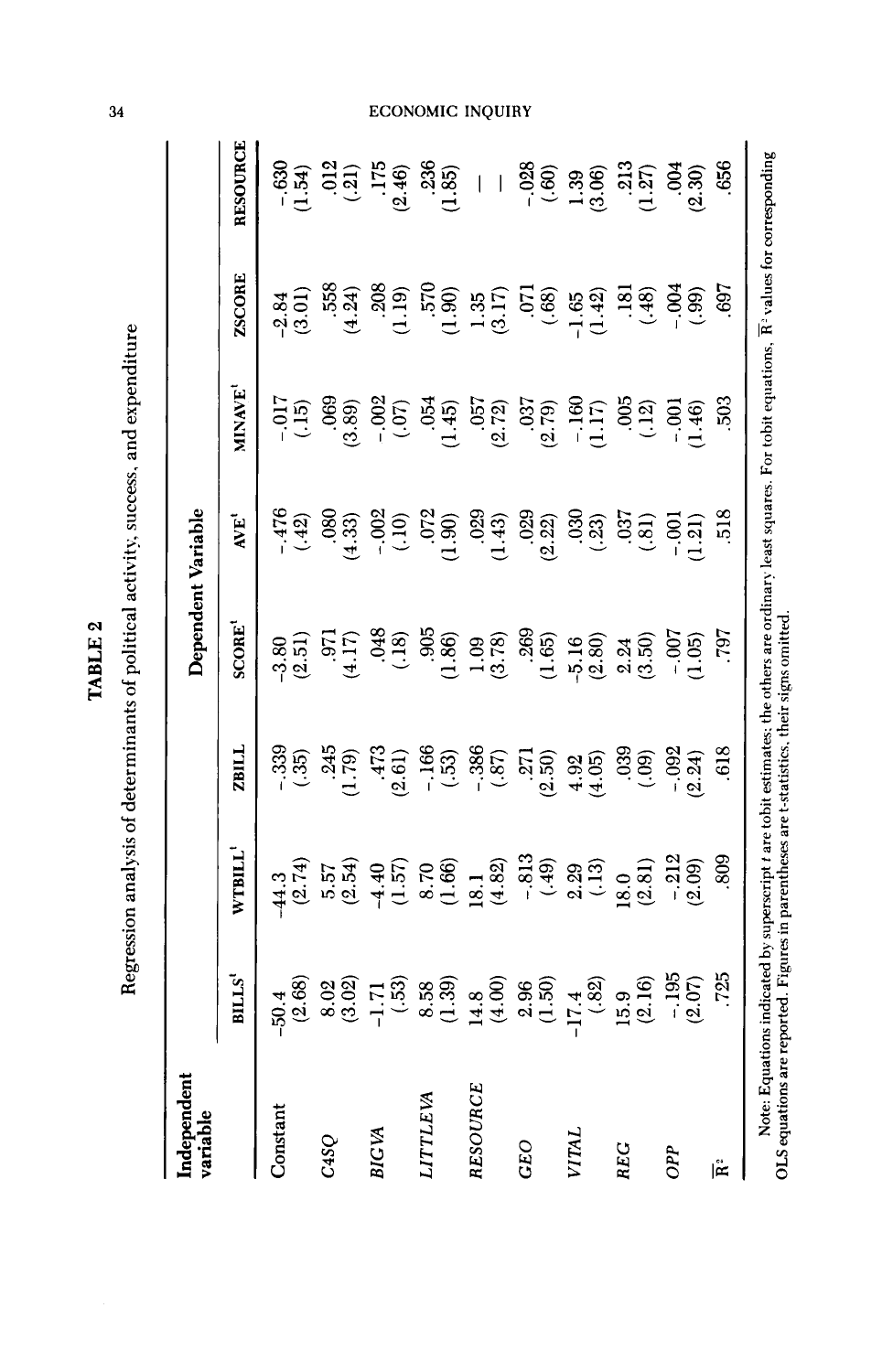cal activities on their own, small firms through industry associations, so the proporout derive firms' total outlays omitted from *RESOURCE* is probably greater than for small firms.<sup>10</sup> The variables that fail to contribute to explaining *RESOURCE* – for small firms.<sup>10</sup> The variables that fail to contribute to explaining  $RESOURCE - CASO$  and  $GEO$  - are as interesting as the ones that do. However seller concentration may affect political influence, it does not serve to overcome the free-rider problem and thereby enlarge the industry's spending on Congressional representation. Similarly, geopolitical dispersion is an attribute that has no positive influence on the political outlays that we measure.

Now we can turn to the remaining equations of table **2,** in which the seven measures of political activity and success are regressed on the attribute variables and also on *RESOURCE.* Tobit methods of estimation are employed for five of the seven variables which are constrained to be nonnegative (two are bounded from above as well);  $\mathbb{R}^2$  values from the corresponding OLS equations are reported for comparison, but these are biased and therefore can be taken only as general indicators.

In examining the regressions, we seek to determine both those exogenous variables which affect all dependent variables significantly and those which differentially affect the dependent variables measuring activity and success. *RESOURCE* wields a significant positive influence on most dependent variables, but it affects political activity more strongly than political success. The significance of this result is considered below. Seller concentration **(C4SQ)** proves significant at the *5* percent confidence level in all but one equation (10 percent in that one) and seems an equally good predictor of political activity and success. Since **C4SQ's** influence does not operate through *RESOURCE,* we conclude that seller concentration amplifies political influence not through overcoming the free-rider problem to mobilize funds- but through fostering agreement within an industry on the positions to be taken and political benefits to be pursued. On the other hand, with *RESOURCE* controlled, the variables describing industry and company size have rather muted impacts. *BZGVA* is generally quite insignificant, although the strongest indications of a positive influence do come for the measures emphasizing political success *(ZBZLL* and *ZSCORE). LITTLEVA* shows a somewhat more regular positive influence, but one that is only weakly significant.<sup>11</sup>

An industry's geopolitical dispersion *(CEO)* is positively related to six of the seven dependent variables; its significance is erratic but tends to favor political success dependent variables, its significantle is erratic but tends to favor political success<br>more than political activity. The status of a vital industry *(VITAL)* has a quite erratic<br>influence — sometimes significantly positive Such industries did well on an objective scoring *(ZBILL)* but tended to do poorly on their subjective scoring of their own political success *(SCORE, MINAVE, ZS-CORE).* Regulated status *(REG)* appears to predict a high level of political activity for an industry but not a high level of success. **l2** The adversary interest of customer

12. *REGS* failure to wield a positive influence on *RESOURCE* is somewhat surprising. Probably much of a regulated industry's expenditure on influence and representation is addressed to the regulatory agency and the executive branch rather than the legislature, and is thus omitted from  $\mathit{RESOURCE}.$ 

<sup>10.</sup> Nonetheless, Mann and McCormick (1980) do report results agreeing with our regression coefficients to the effect that large firms spend proportionally less on lobbying than do small firms.

**<sup>11.</sup>** We constructed alternative versions of these variables based on industry sales rather than value added because of the approximation involved in calculating *BIGVA* and *LITTLEVA.* Value added is theoretically the more appropriate variable, but we were concerned with whether the differing approximations involved in constructing the two sets of variables would influence the results. Substitution of the sales-based variables leaves us with the same assessment of the influence of the industry's smaller firms. However, it suggests somewhat more strongly a negative influence of the activity carried on by large firms.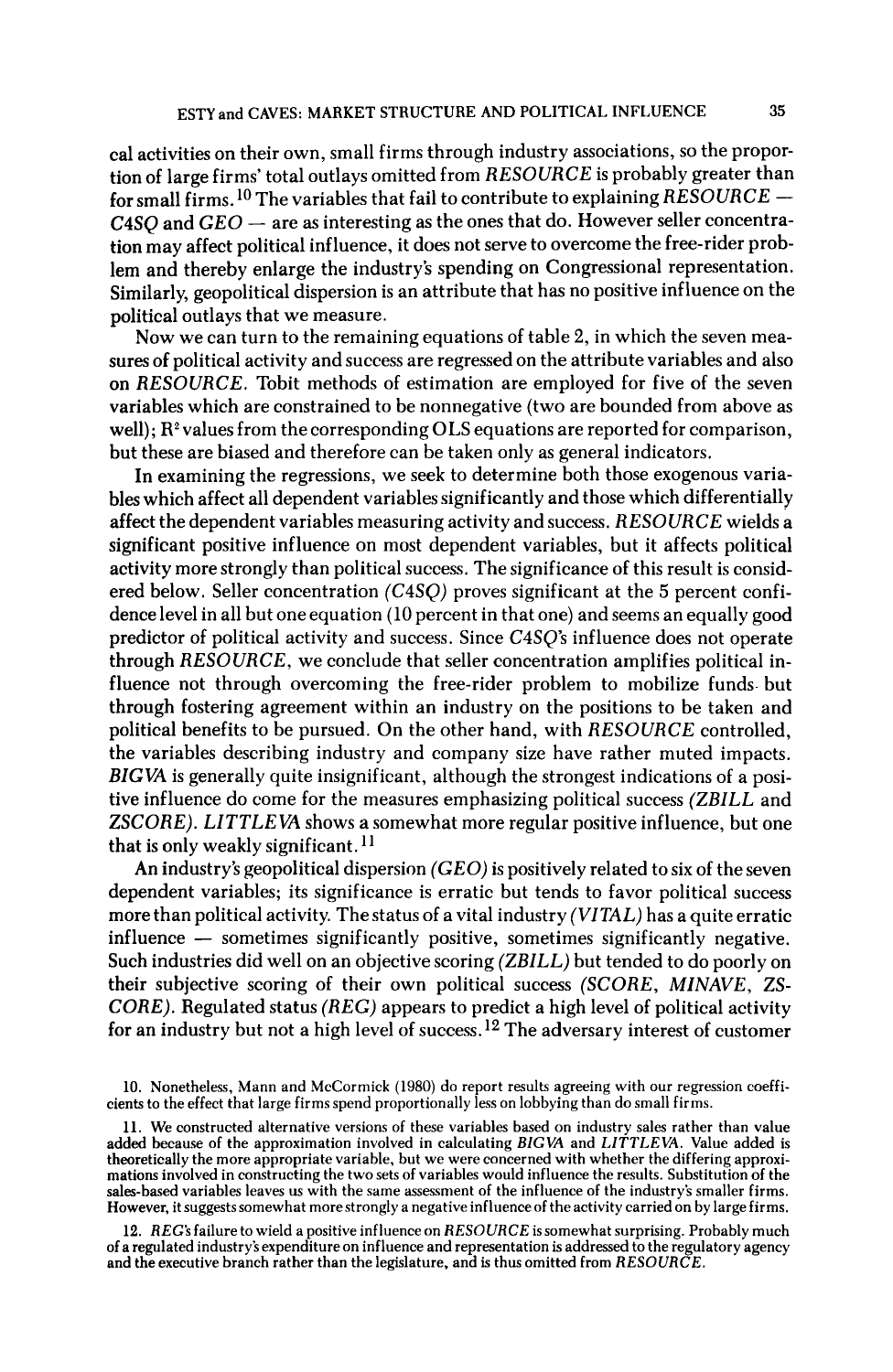industries (indicated by *OPP)* exerts a negative influence on the dependent variables, but one not generally significant statistically. **l3** The proportion of variance explained by these equations is quite high, with activity *(BILLS, SCORE)* explained somewhat better than success.

Several other explanatory factors proposed above were omitted from the equationsof table 2, because they proved both weak in theoretical specification (or statistical embodiment) and insignificant empirically. The two variables indicating the role of unions supporting or opposing the industry's political positions were insignificant, with *UNION* generally taking an incorrect (negative) sign and *UANTl* a correct (negative) one. Adding these variables to the equation of table 2 increases slightly the significance of some coefficients of other variables but leaves our general interpretation unchanged. An industry's public prominence was expected to affect its political success in a direction depending on the balance of favorable and unfavorable publicity. *PROM,* depicting favorable publicity, is always insignificant. *NEGPROM,* unfavorable publicity, should increase an industry's political activity but decrease its success. *NEGPROM* is indeed sometimes significantly positive *(WT-BILL)* and sometimes significantly negative *(ZSCORE),* but the pattern is neither robust nor systematic across the dependent variables. **l4** *NECPROM's* significance depends entirely on the inclusion of the petroleum industry in the sample.

Are there scale economies in political influence? With the variable *RESOURCE*  aggregated over a variety of actors in each industry, our data base is not ideal to answer this question. Nonetheless, insofar as an industry's coalition pursues a unified set of interests, it is reasonable to check for any evidence of increasing returns over the outlay ranges represented by these sectors by adding the squared value of RE-*SOURCE* to the equation. The coefficient of the squared term should be positive if increasing returns are present; it is usually negative and always insignificant. There is no evidence of increasing returns to industries making larger political expenditures.

We return finally to the role to be attributed to political expenditures. Statistically, it does not fall exclusively into either the independent or the facilitating model developed above, *RESOURCE'S* variation can be explained quite well by industries' attributes, as the facilitation model predicts. The greater statistical influence that *RESOURCE* exerts on political activity relative to success seems to support a transactions-cost interpretation. Nevertheless, *RESOURCE* does influence political outcomes after industries' attributes are controlled. Some attributes, notably **C4SQ**  and *GEO,* exert their influence without any intermediation from *RESOURCE;*  they affect political outcomes but are not among the significant determinants of *RESOURCE.* Therefore an independent role cannot be entirely ruled out.

**14. Our skepticism about** *PROM* **and** *NEGPROM is* **increased by their potential endogeneity in the model: publicity results in part from an industry's political activity.** 

**<sup>13.</sup> The variable** *OPP* **only scratches the surface of interindustry relations in relation to political bene**fits. Not every measure favoring an industry is automatically adverse to the interests of its customers or **suppliers. Even if these relations were uniform, what (interindustry and intraindustry) distribution of**  our judgment these relationships are not efficiently pursued in the framework of a broad cross-section **investigation.**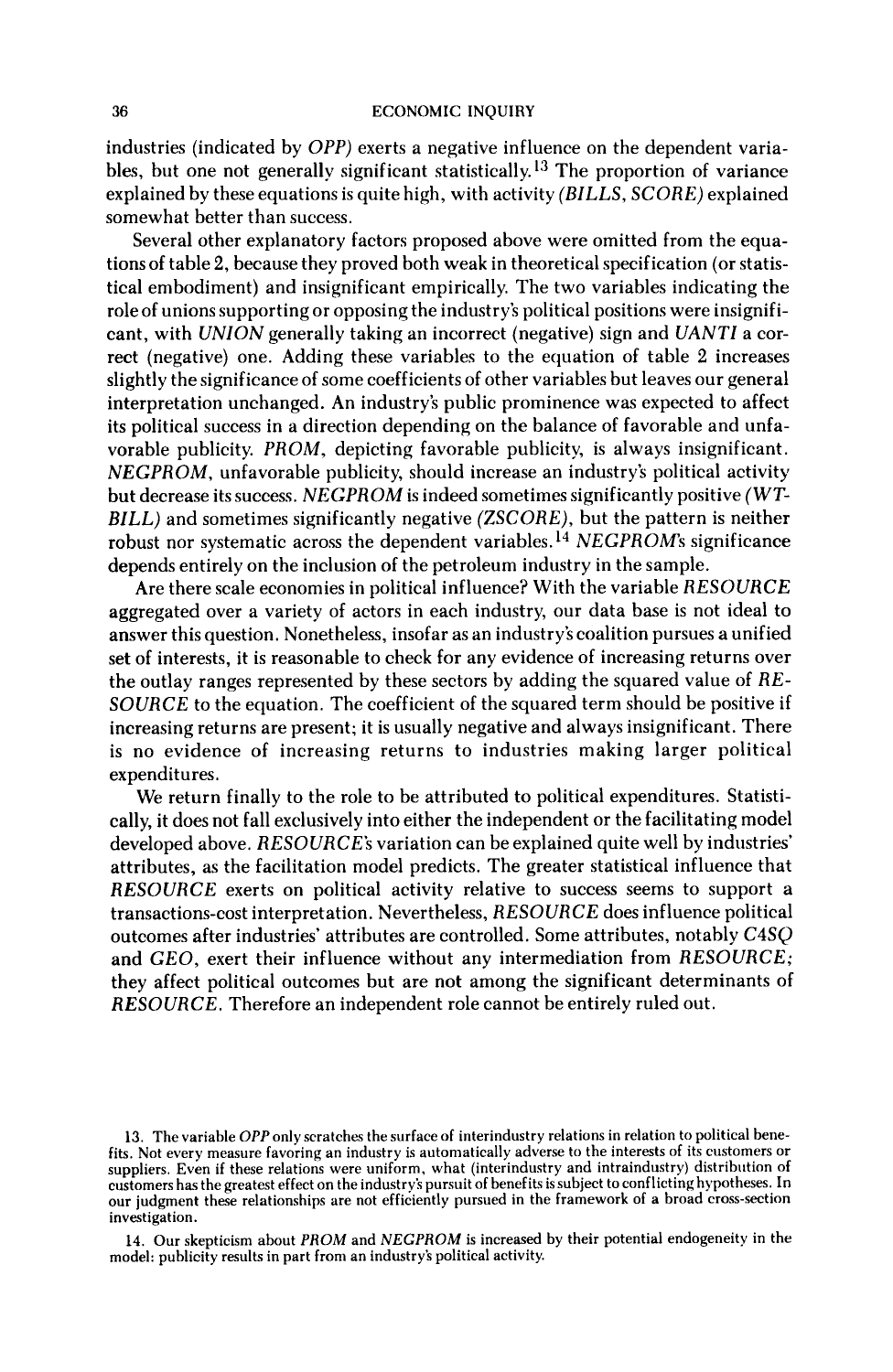## **VI. SUMMARY AND CONCLUSIONS**

Previous studies of the contribution of an industry's market structure to its political influence have suffered from serious deficiencies such as incomplete measurement of influence, inconsistencies of the timing or locus of political influence and results, and neglect of the relationship between inputs and outputs of the political process. This paper employs new data on the political activity and success of thirtyfive manufacturing industries in the **U.S.** Congress during 1976-80, along with an estimate of each industry's expenditure on legislative representation and influence. We expected each industry's political activity and success to depend on the structural attributes that determine its intrinsic political power and the resources spent to influence Congressional decisions. An important question concerns the relationship between attributes and expenditures. Expenditures to gain political favors could either be independent of the structural attributes, or they could merely constitute transaction costs needed to convert the latent political power conferred by the attributes into actual results. If expenditures are an independent factor, they should contribute to explaining political success after attributes are controlled, and attributes should not explain expenditures. If expenditures merely facilitate, they should not explain political success after attributes are controlled, and expenditures themselves should depend largely on attributes.

Our results lean toward the "facilitation" view of expenditure, in that expenditure is well explained by attributes, and expenditure levels themselves are associated with political activity more than with success. However, the independent role of expenditures is supported by a prevalent statistically significant influence of expenditures on political outcomes after attributes are controlled. Among the attributes, seller concentration increases both activity and success but does not affect expenditure. Hence its influence must arise not from solving the free-rider problem of mobilizing political contributions but from assisting an industry to express its preferences with a unified voice.<sup>15</sup> We investigated the (collinear) influences of the sizes of industries and the sizes of their leading companies by splitting each industry's value added into that emanating from firms above a threshold size and that due to smaller firms. Neither firm size nor industry size has a robust influence on political activity or success with expenditures held constant.  $^{16}$  Geographic dispersion of an industry's activity tends to increase its political activity and success, although not its expenditures. An industry's perceived vital status (defense inputs, for example) seems to improve its batting average but overall has an unclear effect. Regulated status, on the other hand, increases political activity but not success. An industry selling to many others faces opposition to its rent-seeking activities that tends to decrease its activity and success (the signs in our regressions are correct but the coefficients not quite significant). The unionization of an industry's employees and its prominence in the current news (adverse or favorable publicity) wield no significant influence on its political activity or success.

**<sup>I</sup>15. Many though not all previous studies have claimed to find a positive influence of seller concentra**tion on variables describing political benefits to the industry.

**<sup>16.</sup> Salamon and Siegfried (1977) reported a positive influence of firm size, but that result has been contested (Coolidge and Tullock, 1980).**